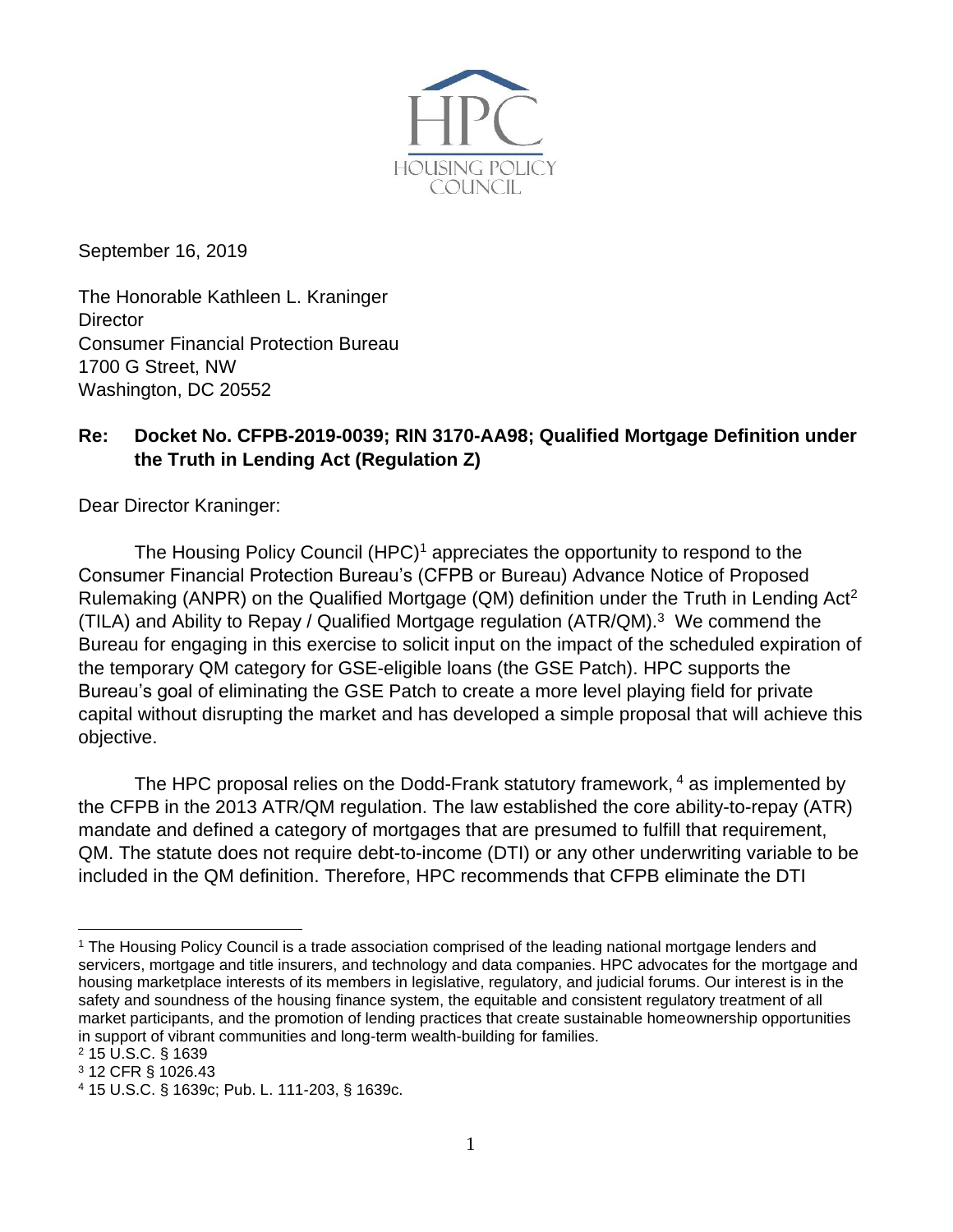requirement from the definition of QM at the time of expiration of the GSE Patch.<sup>5</sup> The HPC also recommends retention of the regulatory Safe Harbor feature, which renders the QM presumption of compliance with ATR to be conclusive for low-cost<sup>6</sup> QM loans. This pricing construct has historical grounding in the Mortgage Reform and Anti-Predatory Lending Act of 2007,<sup>7</sup> aspects of which were ultimately included in the Dodd-Frank Act, as well as in the 2008 Regulation Z rules for "higher-priced mortgage loans." 8

The HPC proposal is also influenced by the findings presented in the Bureau's regulatory assessment report,<sup>9</sup> which highlighted unexpected market distortions resulting from elements of the regulation that were added to the definition at the discretion of CFPB, namely the DTI requirement, Appendix Q, and the GSE Patch. The CFPB report underscores that the GSE Patch served as a preferable alternative to achieve QM status, not only to reach borrowers with debt-to-income ratios above the 43 percent DTI threshold, but also to avoid compliance challenges associated with Appendix Q.

This letter provides details on HPC's ATR / QM Proposal, the rationale for the Proposal, and responses, as an appendix, to the specific questions the Bureau poses in the ANPR.

## **HPC Proposal**:

- a) *Remove DTI/Appendix Q*: Upon expiration of the GSE Patch, remove the DTI requirement and the related Appendix Q for qualified mortgages, which will result in a QM definition that tracks the statutory product restrictions and requirements, all of which reinforce the ability-to-repay standard. Specifically, under the HPC Proposal, a QM loan would reflect the statutory "safe product" constraints:
	- No negative amortization;
	- No interest-only;
	- No balloon payments; $10<sub>10</sub>$
	- No stated-income loans income and financial resources relied upon by the creditor must be verified and documented;
	- Fully amortizing payment schedule that accounts for taxes, insurance, and assessments; ARMs underwritten to maximum rate permitted in first 5 years or

<sup>5</sup> The HPC proposal is consistent with the recommendations submitted to CFPB on September 9, 2019 by a coalition of 23 industry, consumer advocacy, and civil rights organizations,

[https://www.regulations.gov/document?D=CFPB-2019-0039-0017.](https://www.regulations.gov/document?D=CFPB-2019-0039-0017) HPC was an active member of this coalition. <sup>6</sup> Safe Harbor conclusive presumption of compliance with ATR is applied to QM loans for which the Annual Percentage Rate (APR) on the loan is at or below 150 basis points of the Average Prime Offer Rate (APOR) for a first lien or 350 basis points for a subordinate lien.

<sup>7</sup> H.R. 3915, 110th Congress (2007).

<sup>8</sup> 12 CFR § 1026.35.

<sup>9</sup> CFPB Ability-to-Repay and Qualified Mortgage Rule Assessment Report, (January 2019), [https://www.consumerfinance.gov/documents/7165/cfpb\\_ability-to-repay-qualifiedmortgage\\_assessment](https://www.consumerfinance.gov/documents/7165/cfpb_ability-to-repay-qualifiedmortgage_assessment-report.pdf)[report.pdf.](https://www.consumerfinance.gov/documents/7165/cfpb_ability-to-repay-qualifiedmortgage_assessment-report.pdf)

<sup>&</sup>lt;sup>10</sup> Except for certain loans as specified in the current ATR/QM Rule, see 12 CFR § 1026.43(f).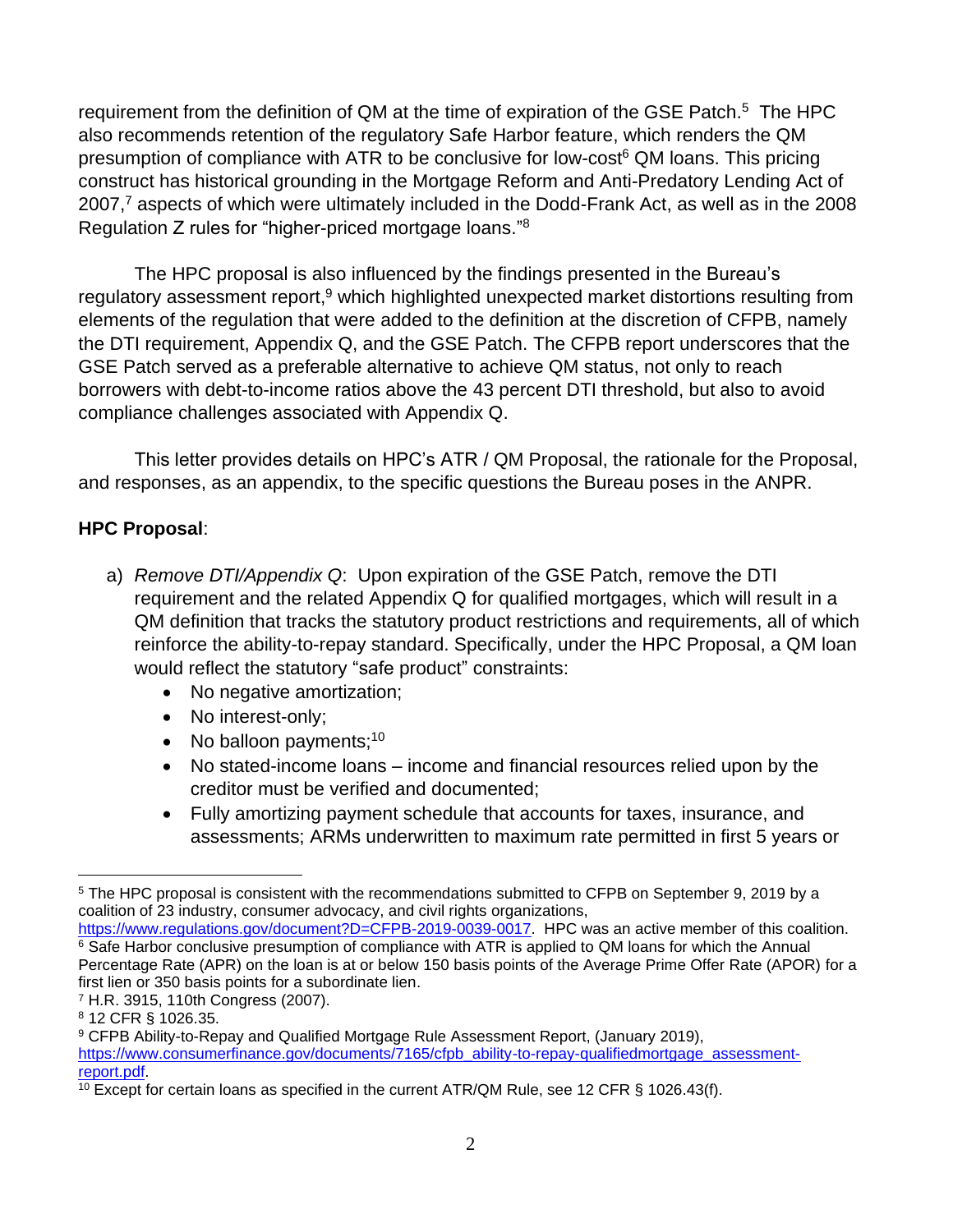fully indexed rate, whichever is higher<sup>11</sup> (see footnote for HPC-proposed change);

- Points and fees do not exceed 3 percent of total loan amount, with adjustments for smaller dollar loans; <sup>12</sup> and
- Loan term does not exceed 30 years.
- b) *Retain Safe Harbor and Rebuttable Presumption***:** CFPB should preserve the rate spread test to distinguish between QM loans that are conclusively presumed to fulfill ATR under the QM Safe Harbor and those that are not, where the consumer retains the right to rebut that presumption of compliance. This loan pricing approach has long served as a regulatory market indicator for relative credit risk, often demarcating prime from nonprime loans, and continues to be used in various Federal regulations.
- c) *Uphold ATR as Foundational Element of the Regulation*: The Bureau may also want to reaffirm the importance of this existing component of the law as the bedrock for responsible underwriting. Creditors should make an ATR determination for every residential mortgage loan.

## **Rationale for the HPC Proposal**

*1) DTI and Appendix Q are Not Necessary*

HPC supports CFPB's plan to sunset the GSE Patch, but only with additional changes to the regulation, to ensure that the expiration does not constrain responsible mortgage lending activity. Namely, HPC recommends removal from the QM provisions of the regulation both the DTI requirement and associated Appendix Q.

Retaining a DTI feature in QM, set at any level, will always be problematic because this underwriting variable, like all other underwriting variables, was never meant to be an independent indicator of capacity to repay. The arguments against DTI as an isolated measure are many, including: how high or low to set an acceptable level always depends on the rest of the household financial credit profile; the amount of overall income affects the significance of the ratio, with a \$30,000-income household having fewer resources available at a 50 percent DTI ratio than a household with a \$300,000 income; the calculation of both income and indebtedness will vary by transaction and will generally reflect the figures necessary to qualify for a loan, rather than actual household income or obligations. This inherently poor stand-alone measure works only within comprehensive underwriting standards, as demonstrated by the CFPB look-back report, which presents the correlation between DTI and performance.<sup>13</sup> However, within QM, the DTI is not balanced against the other critical

<sup>11</sup> HPC is advocating regulatory reconciliation of the statutory ATR requirement and statutory QM requirement for ARMs. See response to specific Bureau questions, "B. Other Temporary GSE QM Loan Issues, question 1" below.

<sup>12</sup> 12 CFR § 1026.43(e)(3).

<sup>13</sup> CFPB Ability-to-Repay and Qualified Mortgage Rule Assessment Report, (January 2019), pages 104-105.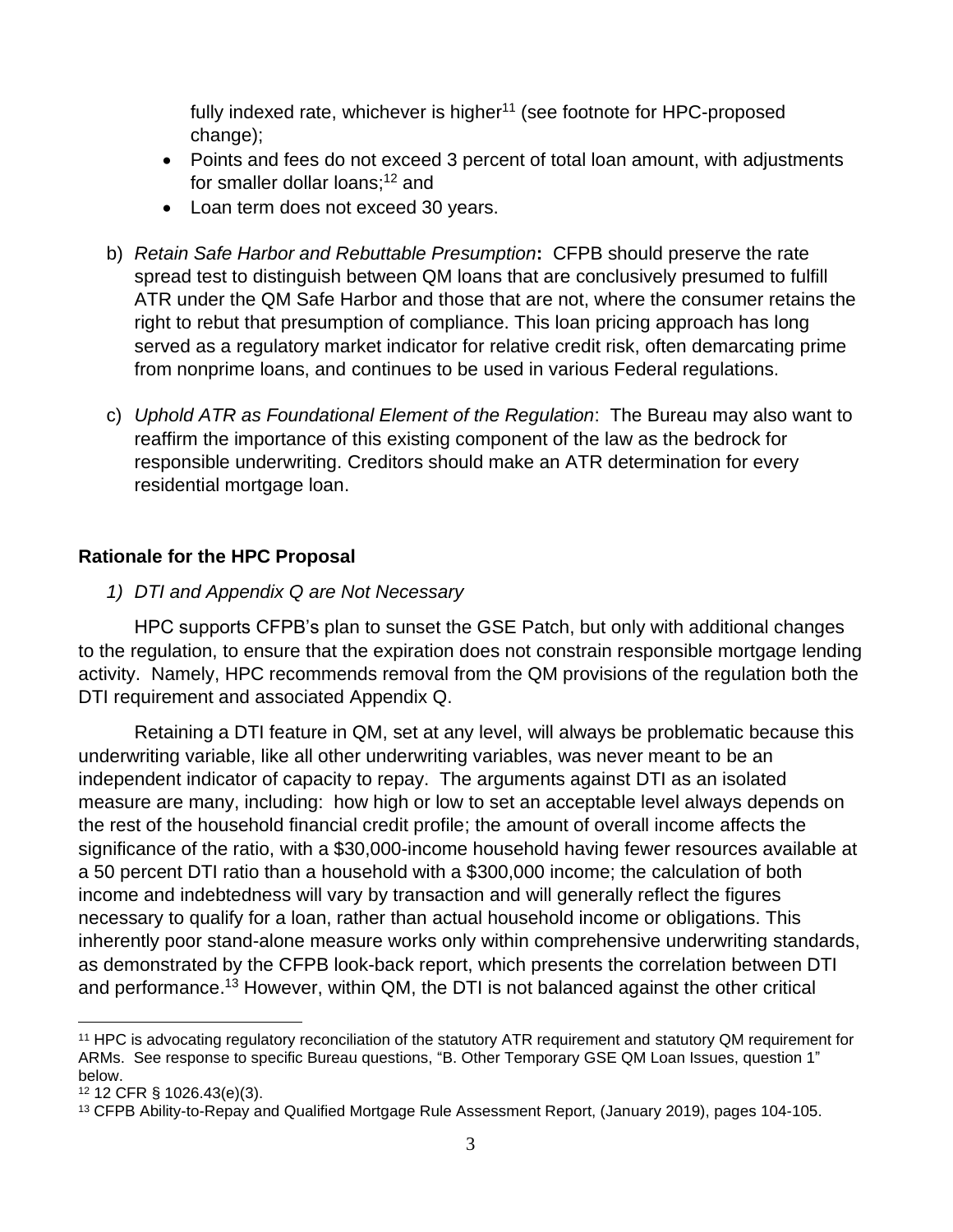underwriting risk variables, and therefore, is an ineffectual measure of a borrower's financial profile.

In addition to concerns with the DTI threshold, Appendix Q has proven challenging, for the industry and CFPB alike. The look-back report presented shortcomings with Appendix Q, highlighting that these standards are static, outdated, and fundamentally insufficient. Appendix Q standards are today and will always be incomplete; these instructions do not and cannot cover the breadth of information addressed in actual underwriting guidance, which will always include more extensive descriptions and detail regarding the multitude of permissible types of income and indebtedness, acceptable forms of validation, and appropriate treatment of these various types of financial information.<sup>14</sup> Further, as a component of regulation, subject to the Administrative Procedures Act, the requirements of Appendix Q cannot keep pace with other external factors, be they market trends or updated laws, such as the reporting changes imposed under the Tax Cuts and Jobs  $Act^{15}$  that have resulted in a misalignment between Appendix Q and that law.

Finally, the prescriptive and rigid DTI / Appendix Q framework produces regulatory inconsistency and prevents the type of responsible market innovation in underwriting that improves overall credit risk management and credit availability. Ironically, the Bureau's own official interpretation of ATR speaks to the importance of flexibility in underwriting standards, to continuously adapt to changes in "empirical information and changing economic and other conditions."<sup>16</sup> However, any methodology designed to create flexibility within Appendix Q is unacceptable for QM loans because rules that are not objective, definitive, and prescriptive would remove the "bright-line" nature of the QM definition, which would undercut the Safe Harbor feature that permits the presumption of compliance within ATR to be conclusive. In the assessment report, the Bureau acknowledges the significant influence of the Safe Harbor on lending activity. Any erosion of the conclusive presumption that QM satisfies the ATR mandate, due to a subjective definition, would limit private capital participation in the market. Hence, Appendix Q cannot be transformed in any way to both offer sufficient flexibility and also serve as an objective, bright-line test for Safe Harbor and, therefore, its removal is warranted.

## 2) *Statutory Framework Doesn't Require DTI within QM*

HPC's Proposal to remove the DTI requirement from the QM definition fully satisfies the original statutory purpose and framework of the Dodd-Frank Act, namely that all loans must be underwritten in accordance with the ability-to-repay standard and that QM shall reflect and reinforce that fundamental ATR requirement. The law did not specify whether the QM presumption of compliance with ATR was to be conclusive (i.e., create a safe harbor) or rebuttable. CFPB chose a pricing rate spread measure to distinguish between QM loans with a safe harbor and those with rebuttable presumption. HPC recommends preservation of this critical Safe Harbor feature in the regulation, under which the QM presumption of compliance is conclusive.

<sup>14</sup> CFPB Ability-to-Repay and Qualified Mortgage Rule Assessment Report, (January 2019), page 193.

<sup>15</sup> Pub. L. 115-97.

<sup>16</sup> 12 C.F.R. pt. 1026, Supp. I, 1026.43(c)(1)-1.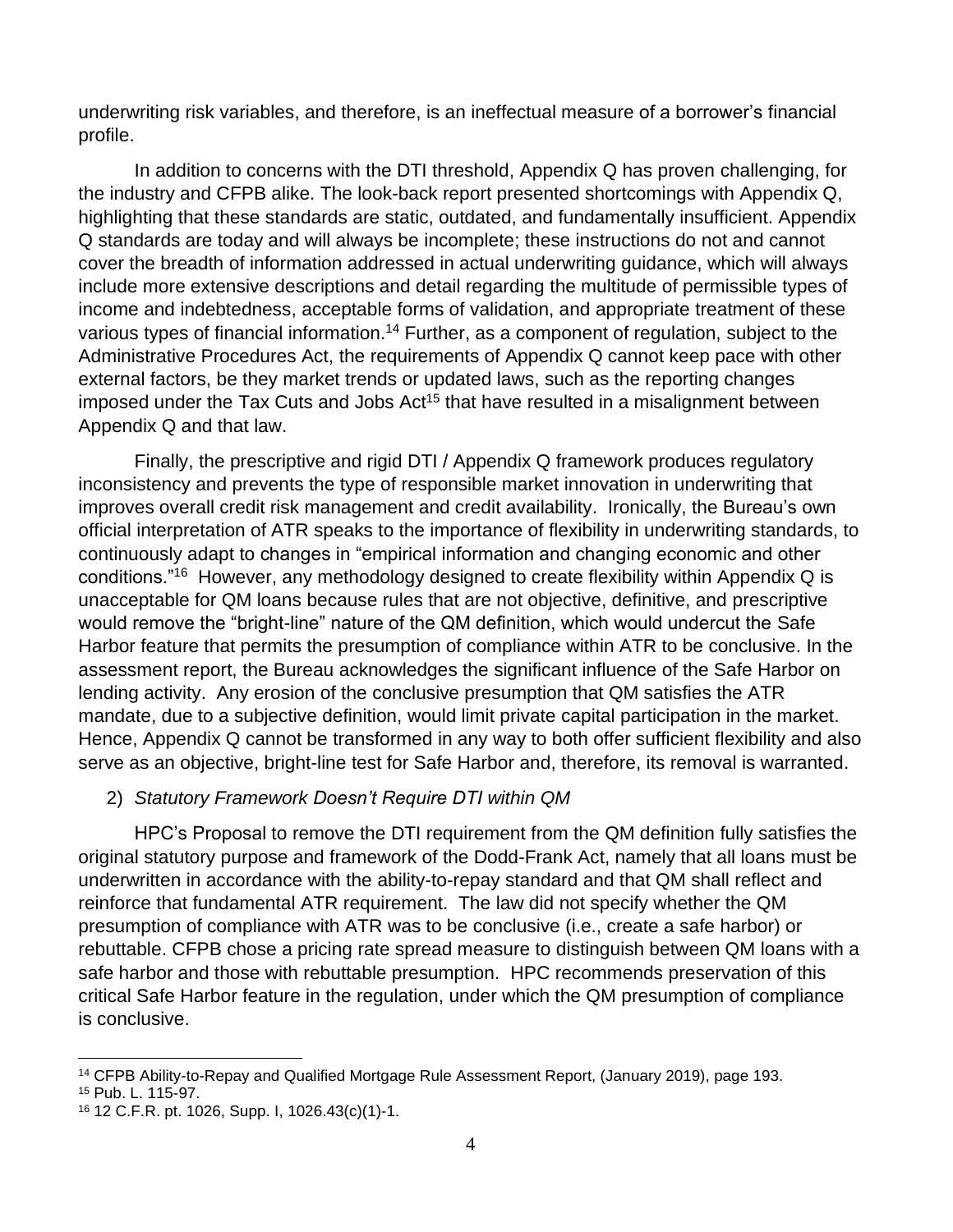These key statutory components, as exercised within the existing regulation – ATR standards, QM features, and the Safe Harbor/Rebuttable Presumption distinction – collectively influence and motivate lenders to produce high-quality, well-underwritten, safe, affordable, low credit-risk loans.<sup>17</sup> To be clear, the purpose of the Dodd-Frank Act, expressed under TILA sections 129C, minimum standards for residential mortgage loans, and 129B, residential mortgage loan origination, is to "assure that consumers are offered and receive residential mortgage loans on terms that reasonably reflect their ability to repay the loans and that are understandable and not unfair, deceptive or abusive."<sup>18</sup>

Of critical importance, the QM statutory construction complements ATR, providing the presumption that the creditor has fulfilled the ability-to-repay determination when mortgages meet the QM requirements. QM is an affirmation of ATR. Mortgages that satisfy the statutory QM product features and practices assure that a lender is originating a loan in accordance with the borrower's capacity to satisfy the mortgage obligation over the long term. Among the activities that QM is designed to *prohibit* are products that allow lenders to:

- rely solely on the value of the collateral to make loans;
- accept stated or possibly falsified, income rather than verified financial information to make loans;
- suppress rates through temporary discounts and teasers to qualify the borrower with reduced initial payments;
- use negative amortization and interest-only arrangements to create only shortterm "affordability" for borrowers; and
- price substantially higher for inevitable default risk, rather than decline borrowers who lack capacity to repay.

These types of products and practices are banned from QM, to ensure that QM status is strictly limited to mortgages that fulfill the ATR mandate.

The QM regulatory definition need go no further than the mandatory statutory restrictions. The law does not require that QM replicate the underwriting or include any underwriting variables that are already included in ATR. QM can and does reflect ATR by virtue of the products and practices that are explicitly prohibited. For this reason, the statute states that QM is presumed to fulfill ATR: "any creditor with respect to any residential mortgage loan, and any assignee of such loan subject to liability under this subchapter, may presume

<sup>&</sup>lt;sup>17</sup> The concepts that inform the Dodd-Frank Act are not new. All of these features are derived from the Mortgage Reform and Anti-Predatory Lending Act of 2007 and the Qualified Mortgage and Qualified Safe Harbor Mortgage Act of 2009,<sup>17</sup> neither of which were enacted, but both of which were instrumental in shaping the Dodd-Frank Act. <sup>18</sup> 15 U.S.C. § 1639b(a)(2). Section 129C includes the standards for ability to repay, the presumption of ability to repay, and certain prohibitions and restrictions (e.g., prepayment penalties, single premium credit insurance, and arbitration). Section 129B includes requirements for mortgage originators to be qualified, prohibition on steering incentives, and the Bureau's discretionary rulemaking authority to prohibit or condition terms, acts, or practices relating to residential mortgage loans that the Bureau finds to be abusive, unfair, deceptive, or predatory.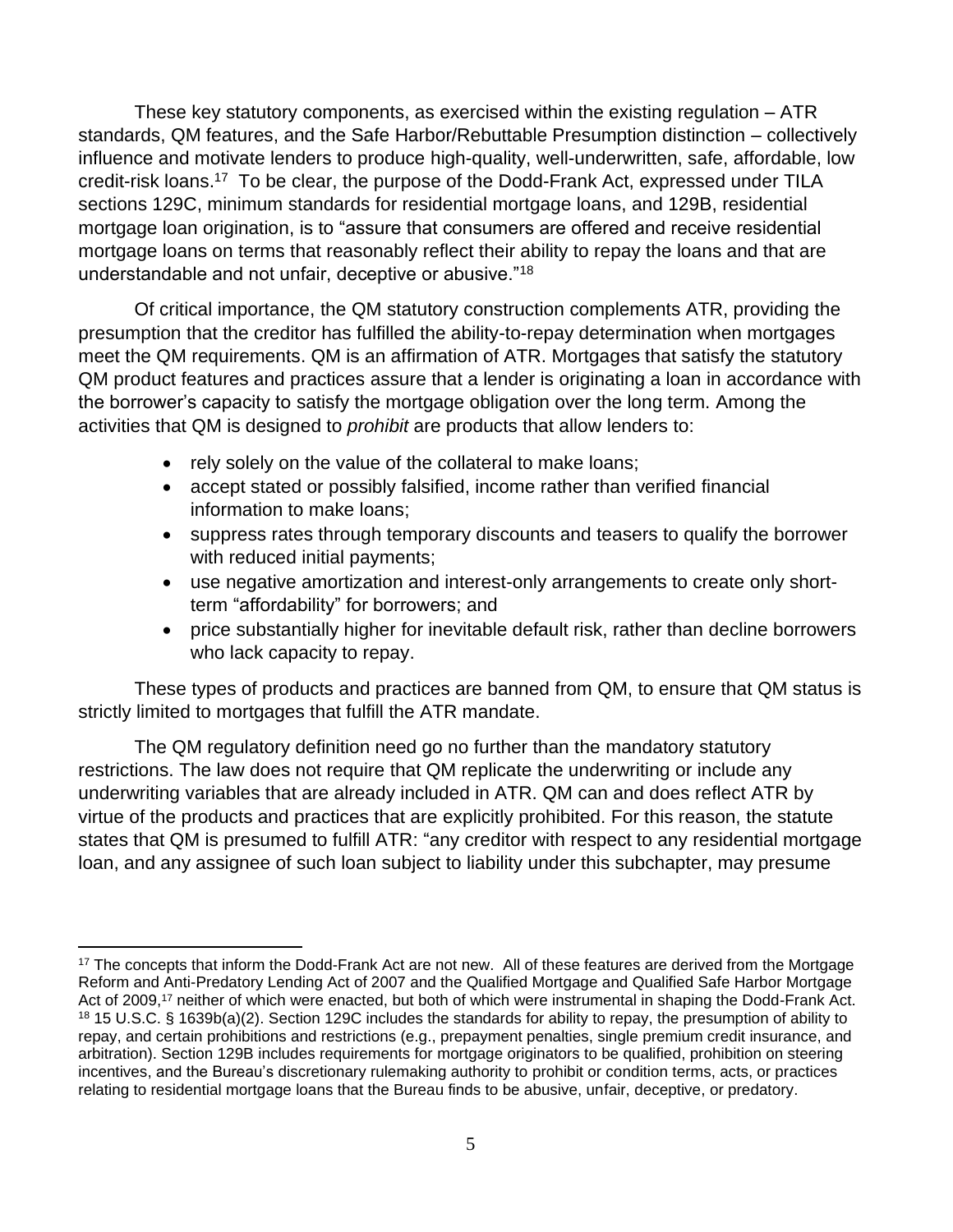that the loan has met the requirements of subsection (a) [ability to repay], if the loan is a qualified mortgage."<sup>19</sup>

In contrast, Section 129B contains an exemption from ATR income verification for certain streamlined refinances<sup>20</sup> and, similarly, states that the ATR requirements "shall not apply" with respect to any reverse mortgage or temporary or bridge loan with a term of 12 months or less..."<sup>21</sup> If Congress intended for QM to be an alternative or exception to ATR, in which case QM might necessitate its own set of binding underwriting requirements, the statute would have expressly stated it as such. Instead, QM is explicitly stated to be "presumed" to fulfill the ATR requirement.

Bolstering this statutory construction, CFPB included in the regulatory framework the Safe Harbor feature that further fortifies the intent of Congress<sup>22</sup> to induce lenders to make ATR-compliant QM loans, a formulation that is also used in the Federal Reserve Board's 2008 higher-priced mortgage loan definition.<sup>23</sup> The Bureau designed a higher-level legal protection for QM loans with annual percentage rates (APRs) that are at or below 150 basis points of the Average Prime Offer Rate (APOR). For QM loans that fall within this rate spread, the QM presumption of compliance with ATR is conclusive. This special privilege is reserved for these lower cost mortgages intentionally, because the rate spread reflects the low risk nature of these "prime" transactions. QM loans with rate spreads that exceed the 150 basis points over APOR threshold are presumed to satisfy ATR, but that presumption of compliance is rebuttable. The consumer has the right to question and take legal action, as necessary, to challenge whether the lender fulfilled the ATR obligation.

The ATR principles, QM product parameters (including verification of income and assets relied upon by the creditor), and safe harbor feature are well-designed elements of the rule that operate together to achieve the statutory intent, to compel lenders to make fully-underwritten, safe, and affordable mortgages. Further, the housing market environment offers a foundation for lender compliance with the ATR underwriting principles. Secondary market investors demand adherence to proper underwriting and product standards, require strict diligence reviews and detailed data disclosures, and price accordingly. Meanwhile, prudential state and federal regulators and shareholders monitor, supervise, and enforce safe and sound practices and products.<sup>24</sup> As a result, the removal of the DTI from QM will not change the structure, core purpose, or governing force of the regulation.

- <sup>19</sup> 15 U.S.C. § 1639c(b)(1).
- <sup>20</sup> 15 U.S.C. § 1639c(a)(5).

<sup>23</sup> 12 CFR § 1026.35.

<sup>21</sup> 15 U.S.C. § 1639c(a)(7).

<sup>&</sup>lt;sup>22</sup> This pricing approach harkens back to the unexecuted bill, the Mortgage Reform and Anti-Predatory Lending Act of 2007, which used pricing to distinguish between a conclusive and a rebuttable presumption of compliance with ATR.

<sup>24</sup> 15 U.S.C. § 1639c note, the specific rule of construction provided in Dodd-Frank for depository institutions: "No regulation, order, or guidance issued by the Bureau under this title shall be construed as requiring a depository institution to apply mortgage underwriting standards that do not meet the minimum underwriting standards required by the appropriate prudential regulator of the depository institution."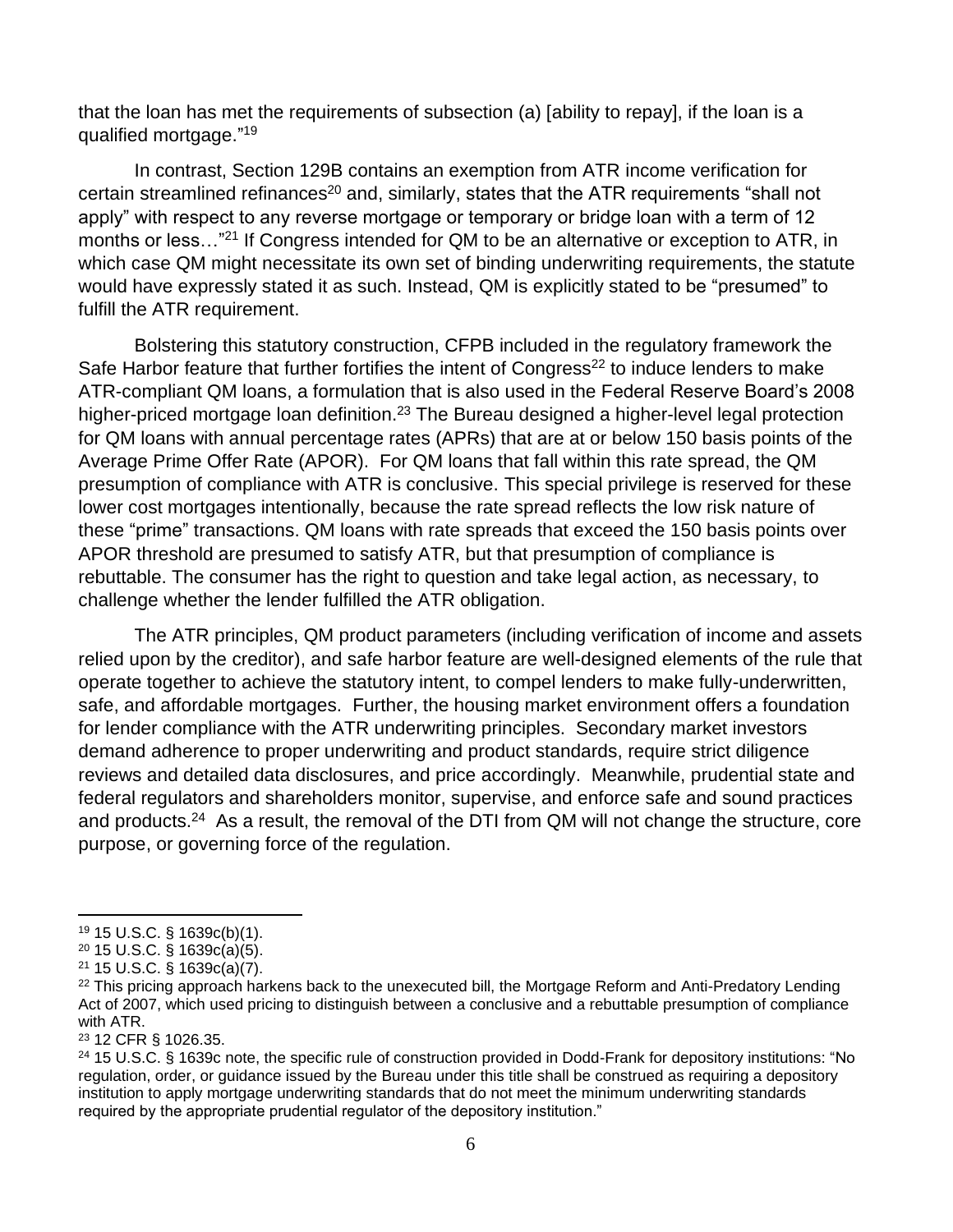#### **Conclusion**

Thank you for the opportunity to share the HPC proposal, to eliminate the DTI requirement from the QM definition within the ATR/QM rule upon expiration of the GSE Patch. Attached to this letter are HPC's responses to the specific questions set forth in the ANPR. Our responses should be read in the context of the proposal described in this letter.

The practical approach that we are recommending, to remove the DTI requirement from QM, can be executed within a reasonable timeframe, will not disrupt access to credit, fulfils the Dodd-Frank Act statutory mandate, enables competition and innovation, expands participation in the mortgage marketplace by private capital providers, and reduces the systemic risk caused by GSE market domination and concentration.

In sum, HPC members believe that this proposal satisfies the goals and objectives of the broad range of stakeholders across the housing finance system, and in so doing, creates no competitive or regulatory advantages or disadvantages for any particular groups, regardless of their business models. We believe that a regulatory approach that is agnostic to the business interests or execution strategies of any particular organization is not only a worthy goal for CFPB, but also a regulatory imperative.

Should you have any questions about our proposal or want additional information from HPC or its members, please do not hesitate to call Meg Burns, SVP for Mortgage Policy, at 202-589-1926.

Yours truly,

Edward J. Do Marco

Edward DeMarco, President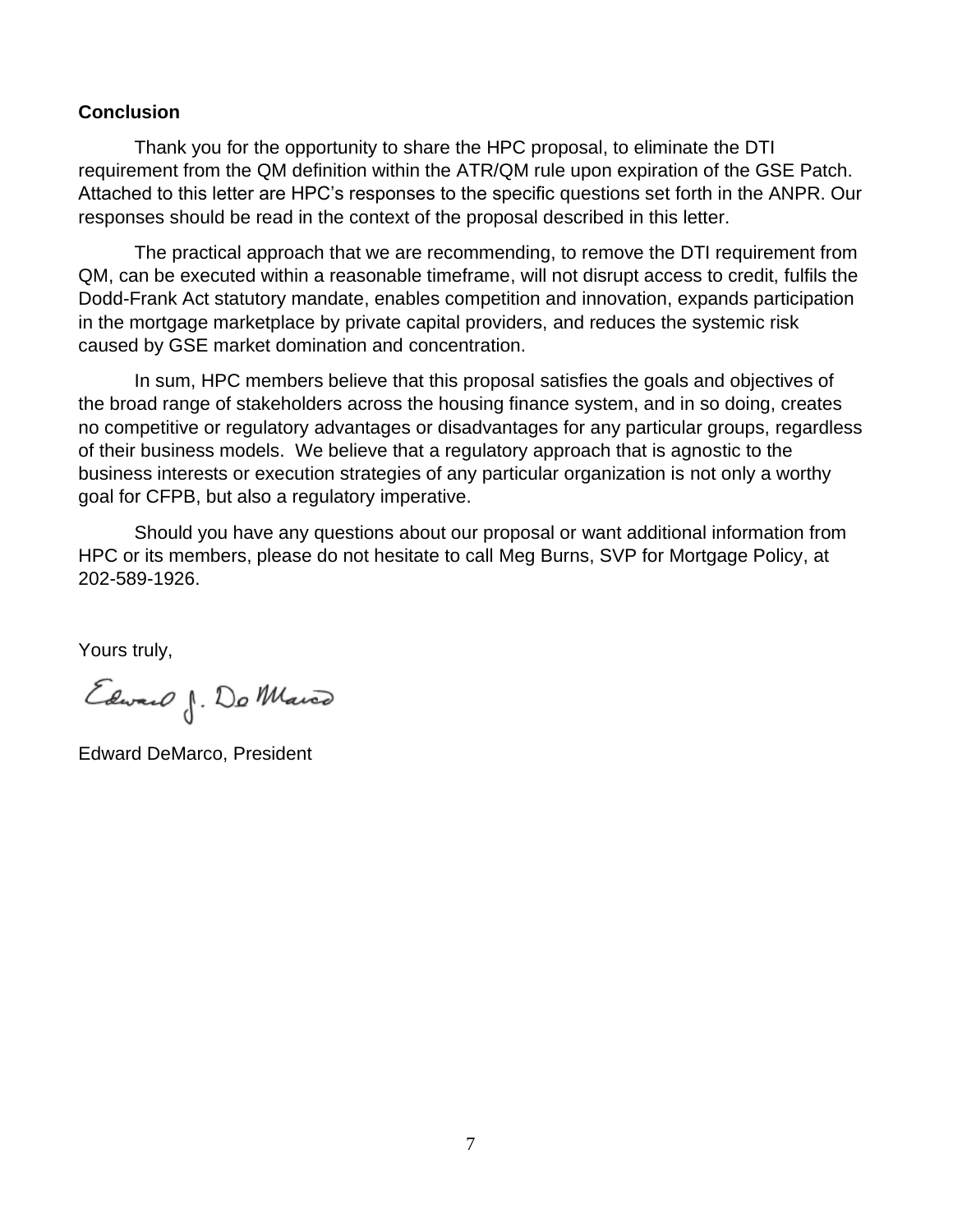# **Appendix: HPC Responses to Bureau ANPR Questions**

These responses should be read in the context of HPC's proposal, as described in our comment letter.

## **Assessing Ability to Repay under the General QM Loan Definition**

- **1) Direct Measures of a Consumer's Personal Finances**
- *a. Assuming . . . should the Bureau continue to include only a DTI limit, or should the Bureau replace or supplement the DTI limit with another method (e.g., residual income or another method)? If so, which method and why?*

As described in the HPC proposal, the Bureau should eliminate DTI from the QM definition. For the statutory QM requirement for verifying and documenting income and financial resources relied upon by the creditor, HPC recommends that the Bureau retain the existing cross-references to the ATR standards for documentation and verification of income<sup>25</sup> rather than developing a new standard, to ensure consistency across the regulation. These existing ATR provisions are clear and unambiguous, with useful examples of permissible, bona fide financial documents, as well as a clear definition for the required qualities and conditions for financial information to be considered valid.

*b. Assuming . . . should the limit remain 43 percent? Should the Bureau increase or decrease the DTI limit to some other percentage? Should the Bureau grant QM status to loans with DTI ratios above a prescribed limit if certain compensating factors are present?*

The Bureau should not retain DTI in the QM definition.

- *c. Assuming . . . the Bureau is considering what standards creditors should be permitted or required to use to calculate and verify debt and income.* 
	- *i. Assuming . . . should creditors be required to continue using Appendix Q to calculate and verify debt and income? Should the Bureau replace Appendix Q? If the Bureau retains Appendix Q, how should it be changed or supplemented?*

As described above, the Bureau does not need to include a separate measure for the consumer's personal finances in the QM definition. The statutorily-required product and practice prohibitions provide a sound approach for determining that the lender has assessed the consumer's capacity to repay the mortgage.

<sup>25</sup> 12 CFR 12 CFR 1026.43(c)(2)(i), (c)(4), (c)(2)(vi), and (c)(3).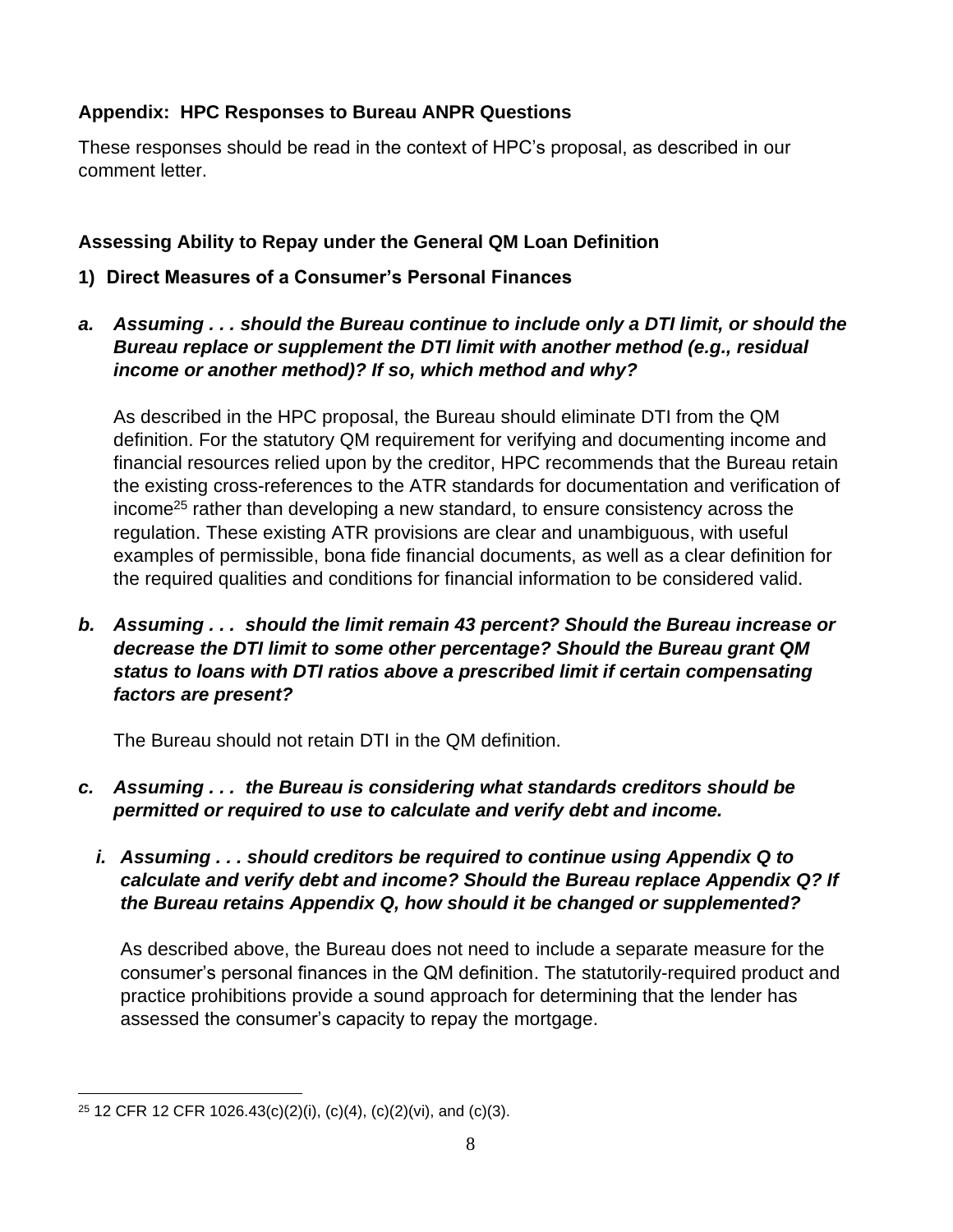*ii. If the Bureau does not retain Appendix Q or permits use of an alternative, what standard should the Bureau require or permit creditors to use to calculate and verify debt and income? Should the Bureau specify in Regulation Z an existing version of a widely used method of calculating and verifying debt and income that creditors would be required to use? Or, to provide flexibility to creditors, should the Bureau combine a general requirement to use a "reasonable method" with the option to use, as a safe harbor, a specified, existing version of a widely used method for calculating and verifying debt and income? If the Bureau were to specify an existing version of a widely used method for calculating and verifying debt and income under either of the approaches described in this paragraph, which method (or methods) should be allowed? Should Appendix Q be one of them?*

The Bureau should eliminate the DTI requirement from QM and with it, Appendix Q. In lieu of these provisions, the Bureau should retain the cross-references to the ATR standards for documentation and verification of income and financial resources relied upon by the creditor, as described above.

## **2. Alternatives to Direct Measures of a Consumer's Personal Finances**

**a.** *The Bureau requests comment on whether standards that do not directly measure a consumer's personal finances are consistent with, and further TILA's purpose of, ensuring that consumers are offered and receive residential mortgage loans on terms that reasonably reflect their ability to repay the loans.*

The statutory QM product and practice prohibitions, which reinforce the ATR requirement, are a sound measure of a lender's assessment of the consumer's capacity to repay. The Bureau should rely on the existing, well-developed rule language for QM and retain the cross-reference to ATR, as described above, to define documentation and verification of income and financial resources relied upon by the creditor for QM. This approach ensures regulatory consistency between ATR and QM and preserves the well-understood requirements built into ATR.

The Bureau ANPR refers to a proposal for mortgage loans that have seasoned and performed for 2 years in the portfolio of a financial institution to be eligible for QM status. HPC members are not opposed to this option, but only if offered in addition to the QM status that is assigned at the time of loan consummation, per the statute, for fulfillment of the QM statutory product features. The application of this seasoning arrangement for GSE loans should also be clarified by CFPB, if it were to include this additional option in the regulation. The Bureau might consider aligning the seasoning requirement with the existing GSE representation and warranty standard that requires a three-year pay history with no more than two 30-day delinquencies. If this seasoning approach were included in the regulation, the Bureau may want to stipulate that the required on-time monthly payments come from the borrower's own funds. Finally, the Bureau should consider how ARM products are treated under a seasoning approach; although ARMs must be underwritten to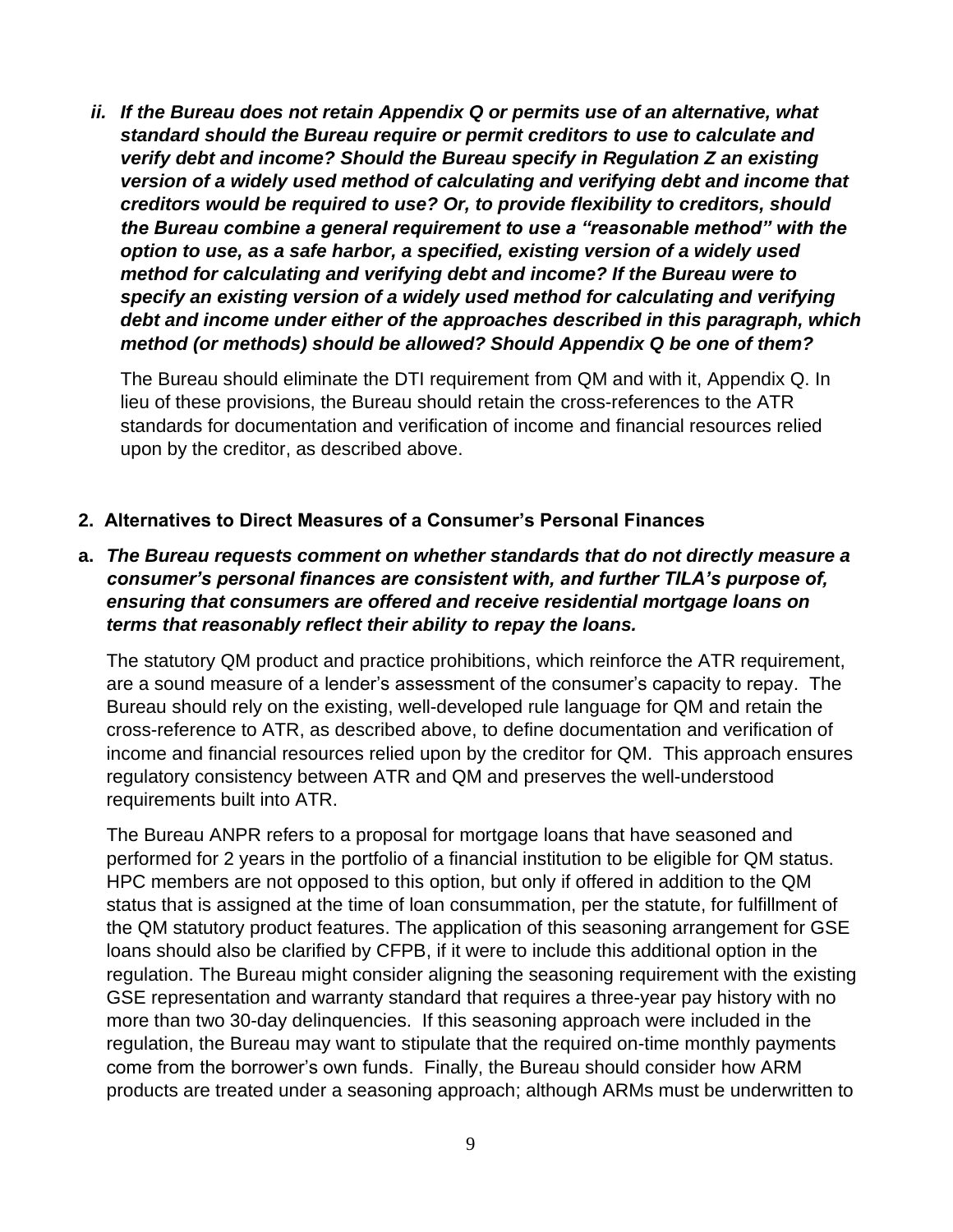a fully indexed rate under ATR, the consumer's payment obligation may be smaller during the initial rate period.

## **b.** *The Bureau requests comment on the advantages and disadvantages of such standards relative to standards that directly measure a consumer's personal finances, including DTI ratio and residual income.*

The existing statutory and regulatory framework requires that all loans fulfill ATR, that QM reinforces this fundamental consumer protection, and that the presumption that QM fulfills ATR is conclusive when the rate spread affirms that the mortgage is a low-credit-risk transaction. In other words, the interplay between the ATR, QM, and Safe Harbor serves as the best indication that the mortgage is a well-underwritten, low-risk, safe, and affordable loan.

Further, as mentioned above, DTI is not a risk factor that can stand alone, to *independently* measure, with any accuracy, the likelihood of borrower repayment or the overall risk profile of a mortgage transaction. The DTI risk variable, even when used as a component of the comprehensive underwriting process, is not a consistent measure, for a variety of reasons. The calculation methodology will vary depending on the loan type, the borrower profile, and the means by which the underwriting is performed (manual or automated). DTI should remain a variable within ATR, rather than a distinct and inadequate measure for QM.

## **c.** *Assuming . . . should the Bureau retain the current line separating safe-harbor and rebuttable-presumption QMs or modify it and, if so, how?*

Yes, the Bureau should retain the current distinction between safe harbor and rebuttable presumption for QM loans. Loan pricing is an historically proven market indicator for credit risk, commonly used in other Federal mortgage regulations. The Federal Reserve stated in the Higher-Priced Mortgage Loan regulation in 2008, "loans with higher APRs generally have higher credit risks, whatever the source of the risk might be – weaker borrower credit histories, higher borrower debt-to-income ratios, higher loan-to-value ratios, less complete income or asset documentation, less traditional loan terms or payment schedules, or combination of these or other risk factors."<sup>26</sup>

A critical consideration in adopting an approach that relies upon pricing as a market indicator for credit risk is ensuring that private capital providers are involved in pricing that credit risk. Today, providers of private capital price credit risk in the private label market and in the GSE market (in the form of private credit enhancement for loans with LTVs greater than 80). FHA, by contrast, has been prevented from adopting a risk-based pricing structure and therefore FHA insurance premiums do not resemble private market pricing. Moreover, there is presently a misalignment between FHA's safe harbor cap and that used by the rest of the market that may advantage FHA execution. Specifically, FHA's QM safe harbor calculation provides for a higher overall APR relative to APOR

<sup>26</sup> 73 Federal Register 44522 (July 30, 2008)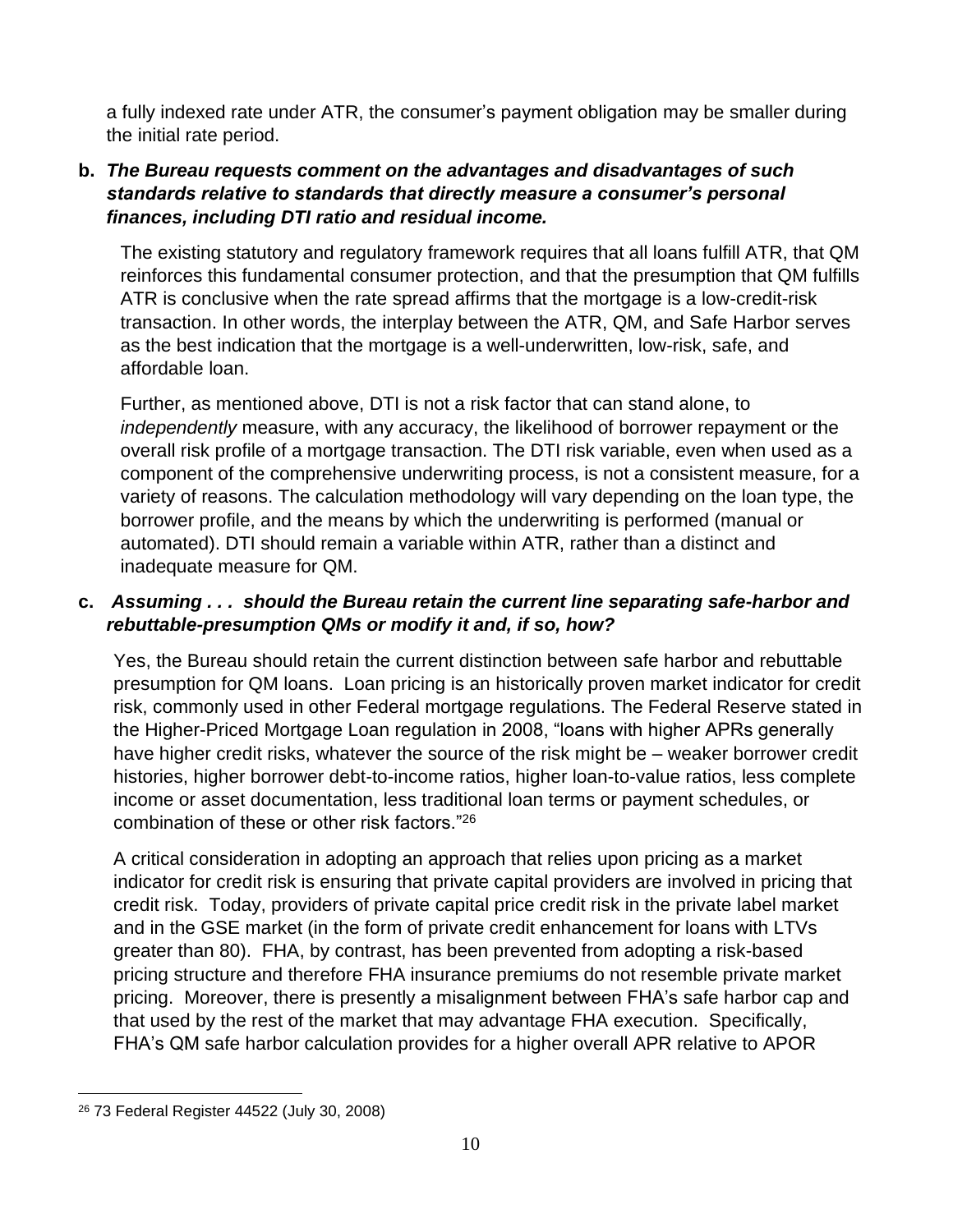spread than the general QM safe harbor and is allowed to fluctuate based on the FHA annual mortgage insurance premium rate.

Ending the GSE Patch may have the unintended effect of shifting volume to FHA, such that private capital participation in the market is diminished and taxpayers are more exposed to risk of loss. HPC members urge the Bureau to take steps to minimize or eliminate this disparity in treatment between the FHA and standard QM safe harbor definitions. HPC is aware of arguments posed by several organizations to increase the level of the APOR cap for the safe harbor, which is one approach to address the disparity. HPC has no objection to this approach, though we take no position today on the precise appropriate pricing cap. Another approach to eliminate the disparity and level the playing field that the Bureau could consider is to exclude the cost of private credit enhancement from the APOR spread calculation in the general QM safe harbor calculation. Whatever approach the Bureau takes, the QM safe harbor calculations should be reasonably aligned in order to achieve a level playing field for providers of private capital.

HPC also encourages the Bureau to consider the upcoming implementation of the Current Expected Credit Loss (CECL) standard, which overlaps the with the expiration of the GSE Patch. The introduction of this standard will change how portfolio lenders reserve for credit losses, requiring them to book a reserve at the time of origination for lifetime credit losses. In light of this new requirement, there may be changes to how mortgages are priced to reflect the increased reserve requirements which may further pressure the disparity between the FHA and general QM safe harbor threshold.

Finally, the Bureau, FHFA, and FHA should consider analyzing and releasing GSE and FHA mortgage data to allow market participants, researchers, and advocacy organizations to analyze and understand any impact and implications from changing the Safe Harbor cap.

**d.** *The Rule currently provides that a consumer may rebut the presumption of compliance only by proving that, based on the information available to the creditor at the time of consummation, the consumer lacked sufficient residual income to meet living expenses, including any recurring and material non-debt obligations of which the creditor was aware. Assuming without deciding that the Bureau were to adopt standards that do not directly measure a consumer's personal finances, should the Bureau further specify or clarify the grounds on which the presumption of compliance can be rebutted?* 

The existing regulatory language<sup>27</sup> is adequate; the Bureau does not need to further specify or clarify the grounds on which the presumption of compliance can be rebutted.

<sup>&</sup>lt;sup>27</sup> 12 C.F.R. § 1026.43(e)(1)(ii)(B): "To rebut the presumption of compliance described in paragraph (e)(1)(ii)(A) of this section, it must be proven that, despite meeting the prerequisites of paragraph (e)(2), (e)(4), (e)(5), (e)(6), or (f) of this section, the creditor did not make a reasonable and good faith determination of the consumer's repayment ability at the time of consummation, by showing that the consumer's income, debt obligations, alimony, child support, and the consumer's monthly payment (including mortgage-related obligations) on the covered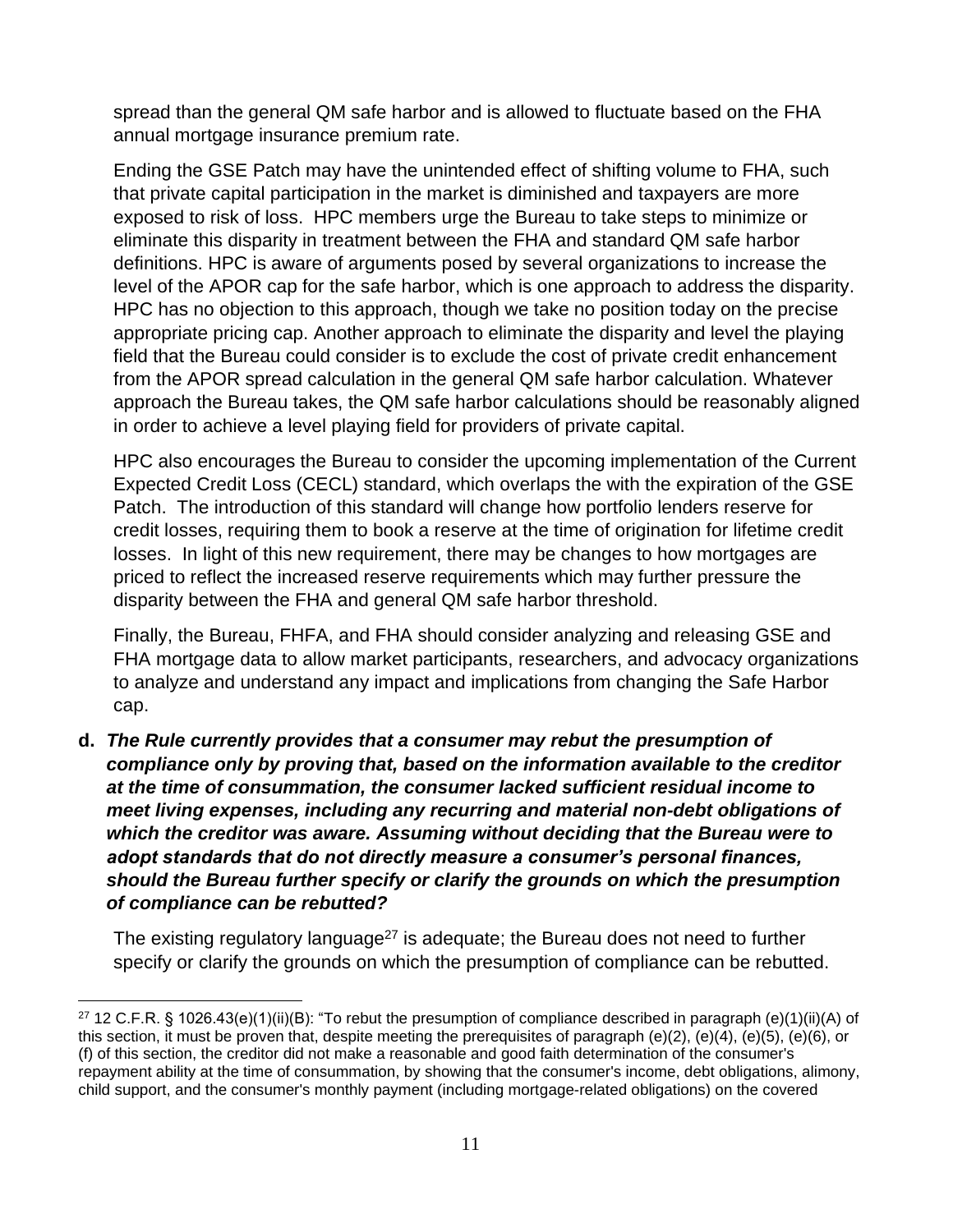#### **Other Temporary GSE QM Loan Issues**

*1. The Temporary GSE QM loan provision will remain in effect until the earlier of January 10, 2021, or the date that the GSEs exit conservatorship. To minimize disruption to the mortgage market when the Temporary GSE QM loan provision expires, should the Bureau consider any other changes to Regulation Z's ability-torepay and qualified mortgage provisions (i.e., other than changes discussed in response to prior questions)?*

As discussed above in Section I and in response to other questions, HPC's Proposal includes some adjustments to the ATR/QM Rule beyond the expiration of the GSE Patch. For example, removing the DTI from the General QM definition and Appendix Q will require removal of all references to those requirements in the regulation and Official Interpretations. Further, HPC proposes that the Bureau define the QM standard for documentation and verification of income and financial resources relied upon by the creditor by retaining the existing cross-reference to the ATR regulatory provisions, as described above.

In addition, HPC proposes that CFPB reconcile the ATR and QM underwriting requirement for adjustable-rate mortgages, to ensure that the QM standards are not less rigorous than the ATR standards. Specifically, we propose that for a QM, the creditor must underwrite the loan using the maximum interest rate that may apply during the first five years after the date on which the first regular periodic payment will be due *or* the fully-indexed rate (as required by ATR), *whichever is higher* (modifying 12 CFR 1026.43(e)(2)(iv)(A)).

Finally, HPC suggests that the Bureau include a provision to permit "cures" if a defect is identified in a QM loan that could render it to be out of compliance with the QM standards. For example, if, post-closing, a creditor discovers errors in meeting the income documentation requirements, a creditor would have an opportunity to cure that error and remain in compliance with the QM standards. Similar "ability to cure" provisions exist under the TRID rule<sup>28</sup>as well as in the QM rule related to the points and fee limit.<sup>29</sup> We believe the authorization to correct QM errors should align with the existing points and fees cure, permitting a creditor to make adjustments to address errors within 210 days of consummation and prior to the occurrence of certain events, including an action by the consumer in connection with the loan or consumer missed payments equivalent to 60 days past due on the loan.<sup>30</sup> Further, the Bureau should make the points and fees ability to cure provision permanent by removing the sunset date. This would continue to allow creditors to

transaction and on any simultaneous loans of which the creditor was aware at consummation would leave the consumer with insufficient residual income or assets other than the value of the dwelling (including any real property attached to the dwelling) that secures the loan with which to meet living expenses, including any recurring and material non-debt obligations of which the creditor was aware at the time of consummation." <sup>28</sup> 12 CFR § 1026.19(f)(2)(v).

<sup>29</sup> 12 CFR § 1026.43(e)(3)(iii).

 $30$  12 CFR § 1026.43(e)(3)(iii).